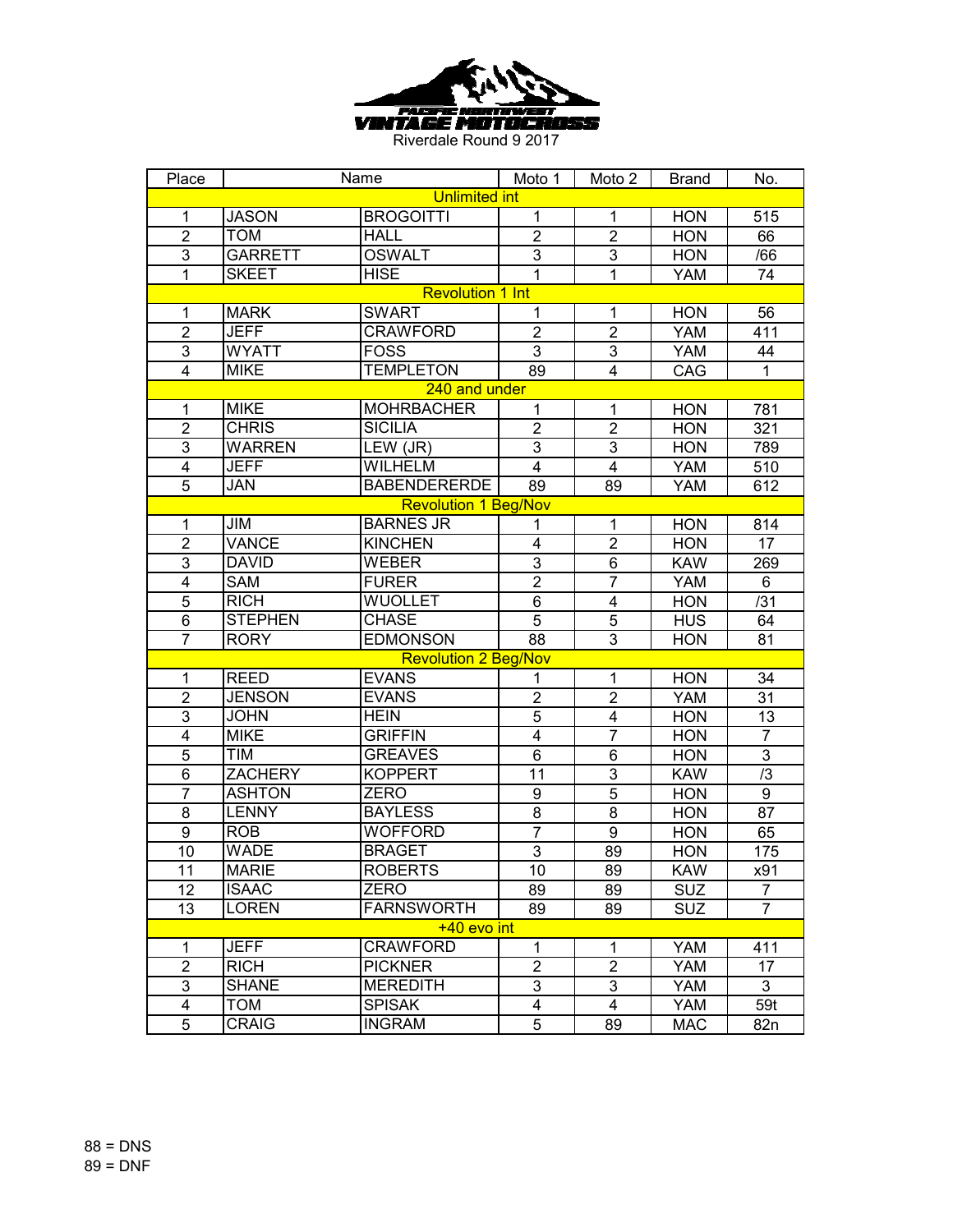

| Place                   |                | Name                | Moto 1                  | Moto 2                  | <b>Brand</b> | No.            |  |  |
|-------------------------|----------------|---------------------|-------------------------|-------------------------|--------------|----------------|--|--|
| +50 evo int             |                |                     |                         |                         |              |                |  |  |
| 1                       | <b>DAVID</b>   | <b>GLASSOW</b>      | 1                       | 1                       | <b>HON</b>   | 84             |  |  |
| $\overline{2}$          | <b>DAVID</b>   | <b>ANDERSON</b>     | 3                       | $\overline{2}$          | <b>SUZ</b>   | /17            |  |  |
| 3                       | <b>JEFF</b>    | <b>CONNER</b>       | $\overline{2}$          | $6\phantom{1}$          | <b>MAC</b>   | 54             |  |  |
| $\overline{\mathbf{4}}$ | <b>DOUG</b>    | <b>MATTSON</b>      | 7                       | $\overline{3}$          | <b>YAM</b>   | 9              |  |  |
| 5                       | JAN            | <b>BABENDERERDE</b> | $\overline{6}$          | $\overline{\mathbf{4}}$ | <b>YAM</b>   | 612            |  |  |
| 6                       | <b>JEFF</b>    | <b>MCCLAIN</b>      | $\overline{5}$          | $\overline{5}$          | <b>HON</b>   | 671            |  |  |
| $\overline{7}$          | WILL           | <b>CARMAN</b>       | $\overline{4}$          | $\overline{7}$          | <b>SUZ</b>   | 314            |  |  |
| 8                       | <b>DAN</b>     | <b>RAVENCRAFT</b>   | $\overline{8}$          | 8                       | <b>HON</b>   | 65             |  |  |
| 9                       | <b>SEAN</b>    | <b>CHASE</b>        | 10                      | 9                       | <b>HUS</b>   | /9             |  |  |
| 10                      | <b>ERIK</b>    | <b>SULLIVAN</b>     | 9                       | 10                      | <b>YAM</b>   | x4             |  |  |
| 11                      | <b>MARK</b>    | <b>HECTOR</b>       | $\overline{11}$         | 11                      | <b>MAC</b>   | 40             |  |  |
| 12                      | <b>PAT</b>     | <b>SAUGAR</b>       | 89                      | 89                      | <b>HUS</b>   | 35             |  |  |
|                         |                | +40 evo exp         |                         |                         |              |                |  |  |
| 1                       | <b>BOB</b>     | WINKER              | $\overline{\mathbf{c}}$ | 1                       | <b>YAM</b>   | 116x           |  |  |
| $\overline{c}$          | <b>CHRIS</b>   | <b>NELSON</b>       | 1                       | 89                      | <b>MAC</b>   | 28n            |  |  |
| 1                       | <b>KELLY</b>   | <b>RAMBO</b>        | 1                       | $\overline{2}$          | <b>MAC</b>   | 26             |  |  |
| $\overline{2}$          | <b>RICH</b>    | <b>MERRITT</b>      | $\overline{3}$          | $\mathbf{1}$            | <b>SUZ</b>   | 21m            |  |  |
| $\mathbf{3}$            | LON            | <b>ALEXANDER</b>    | 4                       | 3                       | <b>YAM</b>   | 257            |  |  |
| $\overline{\mathbf{4}}$ | <b>MARK</b>    | <b>SULLIVAN</b>     | $\overline{2}$          | 5                       | <b>YAM</b>   | 675            |  |  |
| $\overline{5}$          | <b>DALE</b>    | <b>EVANGER</b>      | $\overline{5}$          | $\overline{\mathbf{4}}$ | <b>HON</b>   | 33             |  |  |
| $\,6$                   | <b>STEVE</b>   | <b>MILES</b>        | $\overline{7}$          | 6                       | <b>YAM</b>   | 805            |  |  |
| $\overline{7}$          | <b>DELL</b>    | <b>SMITH</b>        | 6                       | 89                      | <b>SUZ</b>   | 78             |  |  |
| +50 vintage beg/nov     |                |                     |                         |                         |              |                |  |  |
| 1                       | <b>FORREST</b> | <b>TONKINS</b>      | 1                       | $\mathbf{1}$            | <b>KAW</b>   | $\overline{2}$ |  |  |
| $\overline{2}$          | <b>GEORGE</b>  | <b>FULLER</b>       | $\overline{2}$          | $\overline{2}$          | <b>HON</b>   | $\overline{7}$ |  |  |
| 3                       | <b>RICK</b>    | <b>COOPER</b>       | 3                       | 3                       | <b>YAM</b>   | 24             |  |  |
| $\overline{1}$          | <b>CURT</b>    | <b>RUTHRUFF</b>     | $\overline{2}$          | $\overline{1}$          | <b>HUS</b>   | 256            |  |  |
| $\overline{2}$          | JIM            | <b>MERCIER</b>      | $\overline{1}$          | $\overline{2}$          | <b>MAC</b>   | 69             |  |  |
| $\overline{3}$          | <b>DENNIS</b>  | <b>RHODES</b>       | $\overline{3}$          | 3                       | <b>HUS</b>   | 147            |  |  |
| $\overline{4}$          | <b>BILL</b>    | <b>ELKINS</b>       | $\overline{4}$          | $\overline{\mathbf{4}}$ | <b>YAM</b>   | 54             |  |  |
| $\overline{5}$          | <b>MICHAEL</b> | <b>CARPENTER</b>    | $\overline{5}$          | $\overline{5}$          | <b>HON</b>   | 330            |  |  |
|                         |                | xr75 beg/nov        |                         |                         |              |                |  |  |
| $\mathbf{1}$            | <b>BRANDON</b> | <b>BARNES</b>       | $\mathbf{1}$            | $\mathbf{1}$            | <b>HON</b>   | 829            |  |  |
|                         |                | Schoolboy beg/nov   |                         |                         |              |                |  |  |
| 1                       | CALEB          | <b>ELSWORTH</b>     | 1                       | 1                       | <b>KAW</b>   | 24             |  |  |
| $\overline{2}$          | <b>RYDER</b>   | SOUTHERLAND         | $\overline{2}$          | $\overline{2}$          | <b>KTM</b>   | 104            |  |  |
| 3                       | <b>KAYLEE</b>  | <b>SHEPARD</b>      | $\overline{3}$          | 3                       | <b>SUZ</b>   | 07             |  |  |
| 125 vintage exp         |                |                     |                         |                         |              |                |  |  |
| 1                       | <b>BLAINE</b>  | <b>ELLEDGE</b>      | $\overline{2}$          | 1                       | <b>HUS</b>   | 24             |  |  |
| $\overline{2}$          | <b>CAMERON</b> | <b>ELLEDGE</b>      | $\mathbf{1}$            | $\overline{2}$          | <b>HUS</b>   | 25             |  |  |
| 1                       | <b>ANDREW</b>  | <b>SULLIVAN</b>     | $\mathbf{1}$            | 1                       | <b>HON</b>   | 32             |  |  |
| +40 vintage int         |                |                     |                         |                         |              |                |  |  |
| 1                       | <b>TOM</b>     | <b>SPISAK</b>       | 1                       | $\overline{2}$          | YAM          | 59t            |  |  |
| $\overline{2}$          | <b>BRIAN</b>   | <b>POMEROY</b>      | 89                      | $\mathbf{1}$            | <b>BUL</b>   | 57             |  |  |
| $\mathbf{1}$            | <b>DAVID</b>   | GLASSOW             | $\mathbf{1}$            | $\mathbf{1}$            | <b>HON</b>   | 84             |  |  |
| $\overline{2}$          | <b>DAN</b>     | <b>RAVENCRAFT</b>   | $\overline{c}$          | $\overline{2}$          | <b>SUZ</b>   | 65r            |  |  |
| 3                       | <b>ERIK</b>    | <b>SULLIVAN</b>     | 3                       | 3                       | CZ           | 9              |  |  |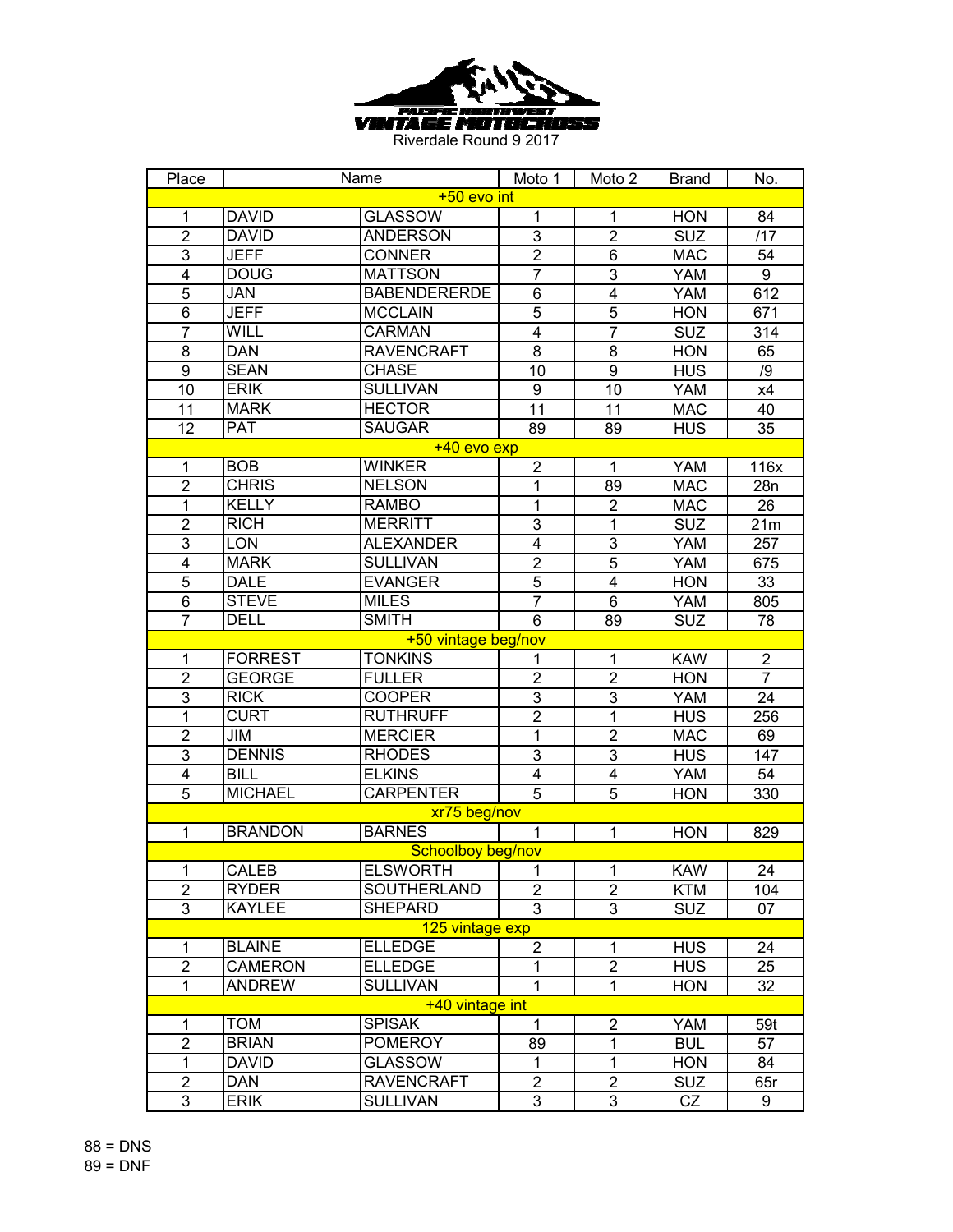

| Place                   |                 | Name                | Moto 1         | Moto 2                  | <b>Brand</b> | No.  |  |  |  |
|-------------------------|-----------------|---------------------|----------------|-------------------------|--------------|------|--|--|--|
| +50 vintage exp         |                 |                     |                |                         |              |      |  |  |  |
| 1                       | <b>KELLY</b>    | <b>RAMBO</b>        | 1              | $\mathbf 1$             | <b>KAW</b>   | 26   |  |  |  |
| $\overline{2}$          | <b>CLARENCE</b> | <b>GARDNER</b>      | 3              | $\overline{2}$          | <b>HON</b>   | 15   |  |  |  |
| 3                       | <b>MARK</b>     | <b>SULLIVAN</b>     | $\overline{2}$ | 88                      | <b>YAM</b>   | 675  |  |  |  |
|                         |                 | +60 vintage exp     |                |                         |              |      |  |  |  |
| $\mathbf{1}$            | <b>CHET</b>     | <b>MALITO</b>       | 1              | 89                      | <b>KAW</b>   | 38m  |  |  |  |
|                         |                 | Inter-Am int        |                |                         |              |      |  |  |  |
| $\mathbf{1}$            | <b>MARK</b>     | <b>HECTOR</b>       | 1              | $\mathbf{1}$            | <b>MAC</b>   | 40   |  |  |  |
|                         |                 | Open evo beg/nov    |                |                         |              |      |  |  |  |
| 1                       | <b>RALPH</b>    | <b>BINGHAM</b>      | 1              | 1                       | <b>SUZ</b>   | 96   |  |  |  |
|                         |                 | +40 evo beg/nov     |                |                         |              |      |  |  |  |
| $\mathbf 1$             | <b>DAN</b>      | <b>BELOIT</b>       | 1              | 1                       | <b>YAM</b>   | 71   |  |  |  |
| $\overline{2}$          | <b>PATRICK</b>  | <b>HOWLAND</b>      | 3              | $\overline{2}$          | <b>SUZ</b>   | 13   |  |  |  |
| $\overline{3}$          | <b>RUSS</b>     | <b>KLATT</b>        | $\overline{2}$ | $\overline{3}$          | <b>KAW</b>   | 801  |  |  |  |
|                         |                 | +60 evo beg/nov     |                |                         |              |      |  |  |  |
| 1                       | <b>SAM</b>      | <b>FURER</b>        | 1              | 1                       | YAM          | 6    |  |  |  |
| $\overline{2}$          | JIM             | <b>MERCIER</b>      | $\overline{2}$ | $\overline{2}$          | <b>MAC</b>   | 69   |  |  |  |
| 3                       | <b>GARY</b>     | <b>DIEDERICH</b>    | 4              | 3                       | <b>HUS</b>   | d55  |  |  |  |
| $\overline{\mathbf{4}}$ | <b>BILL</b>     | <b>ELKINS</b>       | $\overline{5}$ | $\overline{\mathbf{4}}$ | <b>MAC</b>   | 54   |  |  |  |
| $\overline{5}$          | <b>MICHAEL</b>  | <b>CARPENTER</b>    | $\overline{6}$ | 5                       | <b>HON</b>   | 330  |  |  |  |
| $6\phantom{1}6$         | <b>CURT</b>     | <b>RUTHRUFF</b>     | $\overline{3}$ | 89                      | <b>HUS</b>   | 256  |  |  |  |
|                         | 250 evo exp     |                     |                |                         |              |      |  |  |  |
| $\mathbf{1}$            | <b>ANDREW</b>   | <b>SULLIVAN</b>     | $\mathbf{1}$   | $\mathbf{1}$            | <b>HON</b>   | 32   |  |  |  |
| $\overline{2}$          | <b>DALE</b>     | <b>EVANGER</b>      | $\overline{2}$ | $\overline{2}$          | <b>HON</b>   | 33   |  |  |  |
| 3                       | <b>LON</b>      | <b>ALEXANDER</b>    | 89             | 3                       | YAM          | 257  |  |  |  |
| $\overline{\mathbf{4}}$ | <b>CLARENCE</b> | <b>GARDNER</b>      | 89             | 89                      | <b>HON</b>   | 15   |  |  |  |
| 250 evo int             |                 |                     |                |                         |              |      |  |  |  |
| $\mathbf{1}$            | <b>DAVID</b>    | <b>ANDERSON</b>     | 1              | 1                       | <b>SUZ</b>   | 17   |  |  |  |
| $\overline{2}$          | <b>MARK</b>     | <b>SWART</b>        | $\overline{2}$ | $\overline{2}$          | <b>YAM</b>   | 56   |  |  |  |
| $\overline{3}$          | <b>JEFF</b>     | <b>MCCLAIN</b>      | $\overline{3}$ | 3                       | <b>HON</b>   | 671  |  |  |  |
| $\overline{4}$          | <b>WARREN</b>   | LEW (JR)            | $\overline{6}$ | $\overline{\mathbf{4}}$ | <b>YAM</b>   | 198  |  |  |  |
| $\overline{5}$          | <b>JORDON</b>   | <b>WOODWORTH</b>    | $\overline{5}$ | 5                       | <b>MAC</b>   | 24   |  |  |  |
| $\overline{6}$          | <b>CURT</b>     | <b>SNIDER</b>       | $\overline{4}$ | 89                      | YAM          | 221  |  |  |  |
| $\overline{7}$          | <b>CRAIG</b>    | <b>INGRAM</b>       | 89             | 89                      | <b>MAC</b>   | 82n  |  |  |  |
|                         |                 | 125 vintage beg/nov |                |                         |              |      |  |  |  |
| 1                       | <b>FORREST</b>  | TONKINS             | 1              | 1                       | <b>KAW</b>   | q33y |  |  |  |
| $\overline{2}$          | <b>GEORGE</b>   | <b>FULLER</b>       | $\overline{2}$ | $\overline{2}$          | <b>HON</b>   | 7    |  |  |  |
| 3                       | <b>JANET</b>    | <b>WARD</b>         | $\overline{3}$ | 3                       | <b>HUS</b>   | 55a  |  |  |  |
|                         |                 | 250 vintage beg/nov |                |                         |              |      |  |  |  |
| 1                       | <b>WADE</b>     | <b>BRAGET</b>       | $\mathbf{1}$   | $\overline{2}$          | <b>HON</b>   | 175  |  |  |  |
| $\overline{2}$          | JIM             | <b>BARNES JR</b>    | 3              | $\mathbf{1}$            | <b>HON</b>   | 22   |  |  |  |
| 3                       | <b>DENNIS</b>   | <b>RHODES</b>       | $\overline{2}$ | 3                       | <b>HUS</b>   | 147  |  |  |  |
| 4                       | <b>MICHAEL</b>  | <b>CARPENTER</b>    | 4              | 4                       | <b>HON</b>   | 330  |  |  |  |
|                         |                 | Inter-Am beg/nov    |                |                         |              |      |  |  |  |
| $\mathbf 1$             | <b>SPENCER</b>  | <b>FORTNER</b>      | 1              | 1                       | <b>YAM</b>   | 67   |  |  |  |
|                         |                 |                     |                |                         |              |      |  |  |  |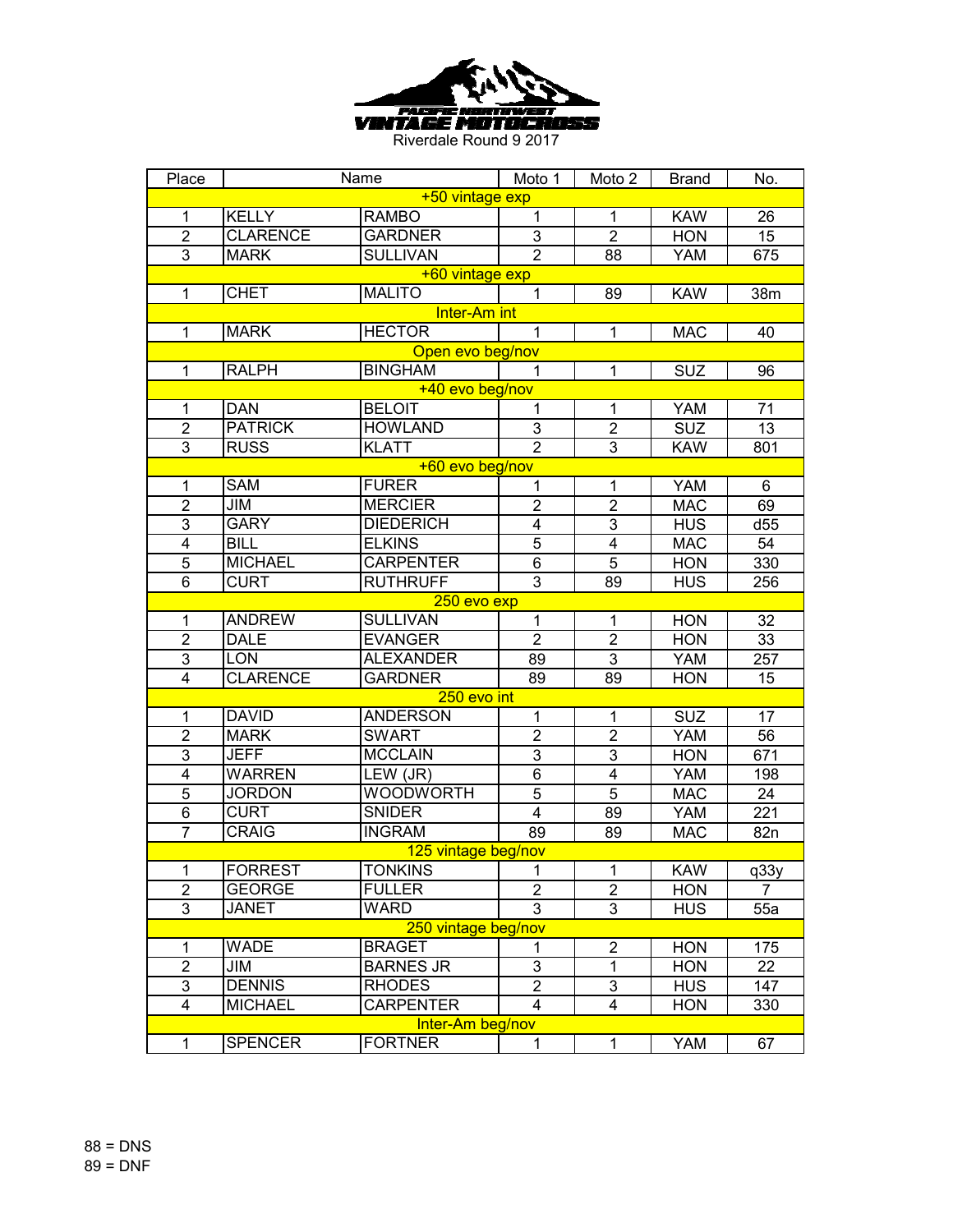

| Place                    |                  | Name                    | Moto 1           | Moto 2         | <b>Brand</b> | No.         |  |  |
|--------------------------|------------------|-------------------------|------------------|----------------|--------------|-------------|--|--|
| Vintage Open Age beg/nov |                  |                         |                  |                |              |             |  |  |
| 1                        | PHIL             | <b>PALMER</b>           | 1                | 1              | <b>YAM</b>   | 9           |  |  |
| $\overline{2}$           | <b>STEVE</b>     | <b>STURM</b>            | $\overline{2}$   | $\overline{2}$ | <b>YAM</b>   | 84          |  |  |
| 3                        | <b>MICHAEL</b>   | <b>CARPENTER</b>        | $\overline{3}$   | 3              | <b>HON</b>   | 330         |  |  |
|                          |                  | 4-stroke evo int        |                  |                |              |             |  |  |
| $\mathbf{1}$             | <b>JAN</b>       | <b>BABENDERERDE</b>     | $\mathbf{1}$     | $\mathbf{1}$   | <b>YAM</b>   | 612         |  |  |
|                          |                  | 4-stroke evo exp        |                  |                |              |             |  |  |
| $\mathbf{1}$             | <b>MIKE</b>      | <b>MOHRBACHER</b>       | $\mathbf{1}$     | $\mathbf{1}$   | <b>HON</b>   | 781         |  |  |
|                          |                  | +60 evo int             |                  |                |              |             |  |  |
| $\mathbf{1}$             | <b>DOUG</b>      | <b>MATTSON</b>          | $\overline{1}$   | 1              | <b>YAM</b>   | 9           |  |  |
|                          |                  | +60 evo exp             |                  |                |              |             |  |  |
| 1                        | <b>SKEET</b>     | <b>HISE</b>             | $\overline{1}$   | 1              | <b>YAM</b>   | 74          |  |  |
|                          |                  | 100cc evo int           |                  |                |              |             |  |  |
| 1                        | <b>WARREN</b>    | LEW (JR)                | 1                | 1              | <b>HON</b>   | 789         |  |  |
|                          |                  | Women vintage beg/nov   |                  |                |              |             |  |  |
| 1                        | <b>MARIE</b>     | <b>ROBERTS</b>          | 1                | 1              | <b>BUL</b>   | 57          |  |  |
| $\mathbf 2$              | <b>KRISTIN</b>   | <b>KOPPERT</b>          | $\overline{2}$   | $\overline{2}$ | <b>SUZ</b>   | 9           |  |  |
| $\overline{3}$           | <b>KATHY</b>     | <b>PATTERSON</b>        | $\overline{3}$   | $\overline{3}$ | <b>HON</b>   | 575         |  |  |
|                          |                  | Women evo beg/nov       |                  |                |              |             |  |  |
| $\mathbf{1}$             | <b>JANET</b>     | <b>WARD</b>             | 1                | 1              | <b>HUS</b>   | 5a          |  |  |
| $\overline{2}$           | <b>STEPHANIE</b> | <b>PICKNER</b>          | 3                | $\overline{2}$ | <b>YAM</b>   | 5           |  |  |
| 3                        | <b>NANCI</b>     | <b>SMITH</b>            | $\overline{2}$   | 3              | <b>YAM</b>   | 40          |  |  |
|                          |                  | Women evo int           |                  |                |              |             |  |  |
| $\mathbf{1}$             | <b>SHERI</b>     | <b>MILLER</b>           | $\overline{2}$   | $\mathbf 1$    | <b>HON</b>   | 77          |  |  |
| $\overline{2}$           | <b>KRIS</b>      | <b>BABENDERERDE</b>     | $\overline{1}$   | $\overline{2}$ | <b>YAM</b>   | 128         |  |  |
| Women evo exp            |                  |                         |                  |                |              |             |  |  |
| $\mathbf{1}$             | <b>THARYN</b>    | <b>RICHARDS</b>         | 1                | $\mathbf{1}$   | <b>HON</b>   | 31t         |  |  |
| $\overline{2}$           | <b>NANCY</b>     | <b>RICHARDS</b>         | $\overline{2}$   | $\overline{2}$ | <b>HUS</b>   | 311         |  |  |
| 3                        | <b>KRISTI</b>    | <b>JOHANSEN</b>         | $\overline{3}$   | 3              | <b>HON</b>   | 378         |  |  |
|                          |                  | <b>Revolution 1 Exp</b> |                  |                |              |             |  |  |
| $\mathbf{1}$             | <b>MIKE</b>      | <b>ALLEN</b>            | 1                | $\mathbf{1}$   | <b>HUS</b>   | 98f         |  |  |
|                          |                  | Revolution 2 Int        |                  |                |              |             |  |  |
| 1                        | <b>BRIAN</b>     | <b>POMEROY</b>          | 1                | 1              | <b>HON</b>   | /66         |  |  |
| $\overline{c}$           | <b>SEAN</b>      | <b>PEHR</b>             | $\mathbf 2$      | 3              | <b>KAW</b>   | 11          |  |  |
| $\overline{3}$           | <b>KELLY</b>     | <b>SHANDROW</b>         | $\overline{4}$   | $\overline{2}$ | <b>HON</b>   | 37          |  |  |
| 4                        | <b>CHRIS</b>     | <b>SICILIA</b>          | 3                | 4              | YAM          | 321         |  |  |
| $\overline{5}$           | DAVE             | <b>BETTES</b>           | $\overline{5}$   | $\overline{5}$ | <b>SUZ</b>   | 171         |  |  |
| 6                        | <b>GARRETT</b>   | <b>OSWALT</b>           | $\overline{7}$   | 6              | <b>HON</b>   | 44          |  |  |
| $\overline{7}$           | <b>TOM</b>       | <b>HALL</b>             | 6                | $\overline{7}$ | <b>HON</b>   | 66          |  |  |
| 8                        | <b>RICH</b>      | <b>PICKNER</b>          | $\boldsymbol{9}$ | 8              | <b>HON</b>   | 17          |  |  |
| 9                        | <b>JOE</b>       | <b>LEACH</b>            | 8                | 9              | <b>HON</b>   | 411         |  |  |
| 10                       | <b>MIKE</b>      | <b>TEMPLETON</b>        | 12               | 10             | CAG          | $\mathbf 1$ |  |  |
| 11                       | <b>GRANT</b>     | <b>ELSWORTH</b>         | 10               | 89             | <b>HON</b>   | 21          |  |  |
| 12                       | WYATT            | <b>FOSS</b>             | 11               | 89             | YAM          | /44         |  |  |
| 13                       | <b>LOREN</b>     | <b>FARNSWORTH</b>       | 13               | 89             | <b>SUZ</b>   | eva         |  |  |
|                          |                  | <b>Revolution 2 Exp</b> |                  |                |              |             |  |  |
| $\mathbf{1}$             | <b>ALEX</b>      | <b>FEASTER</b>          | 1                | 1              | <b>HON</b>   | 66          |  |  |
| $\overline{2}$           | <b>STEVE</b>     | <b>MILES</b>            | $\overline{2}$   | $\overline{2}$ | YAM          | 805         |  |  |
|                          |                  |                         |                  |                |              |             |  |  |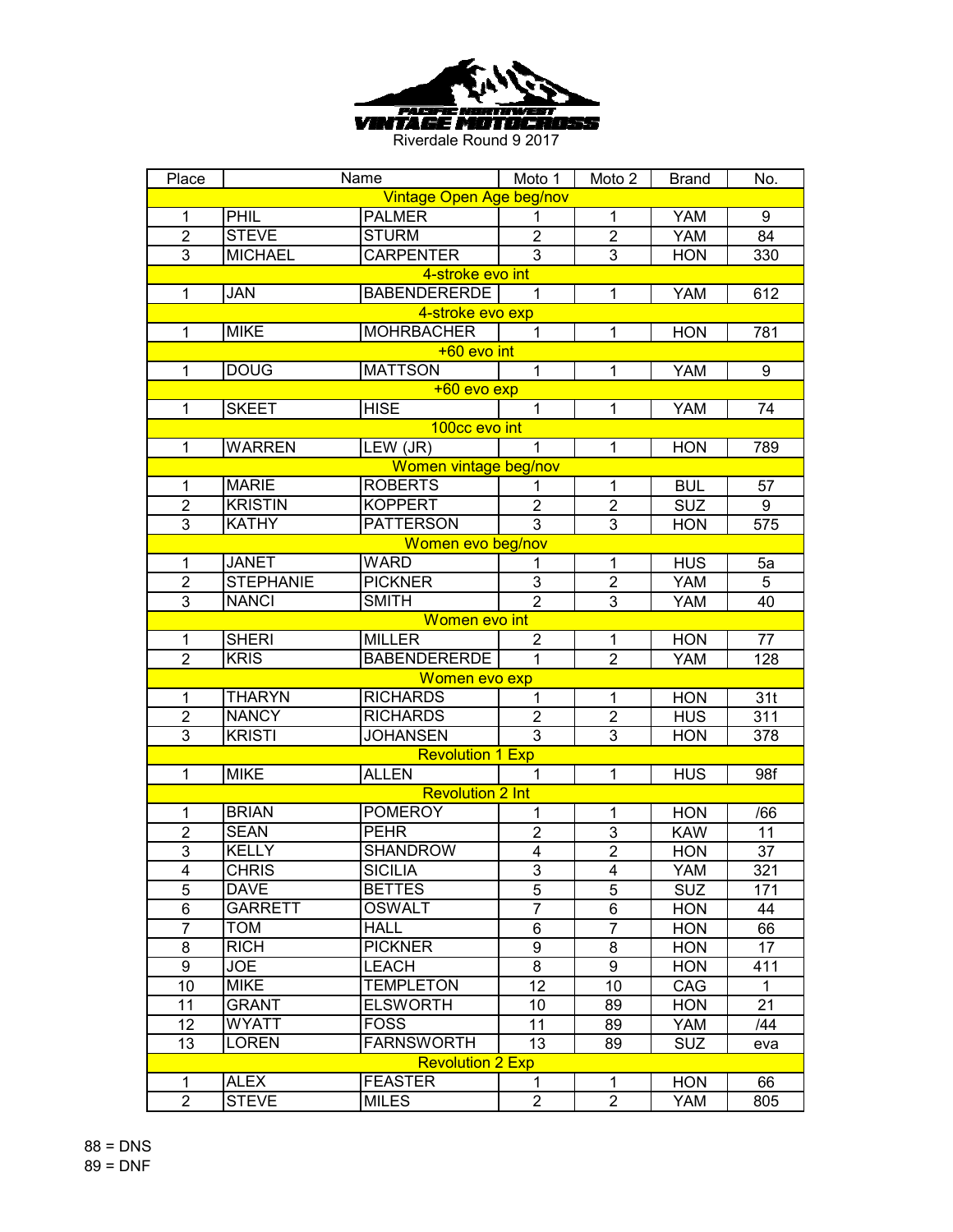

| Place                   |                | Name                 | Moto 1                  | Moto 2                  | <b>Brand</b> | No.            |  |  |
|-------------------------|----------------|----------------------|-------------------------|-------------------------|--------------|----------------|--|--|
| 250 evo beg/nov         |                |                      |                         |                         |              |                |  |  |
| 1                       | <b>DAN</b>     | <b>BELOIT</b>        | 3                       | 1                       | <b>YAM</b>   | 71             |  |  |
| $\overline{2}$          | <b>STEPHEN</b> | <b>CHASE</b>         | 4                       | $\overline{2}$          | <b>HUS</b>   | 64             |  |  |
| 3                       | <b>MICHAEL</b> | <b>CARPENTER</b>     | $\overline{6}$          | 3                       | <b>HON</b>   | 330            |  |  |
| $\overline{\mathbf{4}}$ | <b>JENSON</b>  | <b>EVANS</b>         | $\overline{1}$          | 89                      | <b>YAM</b>   | 31             |  |  |
| 5                       | <b>REED</b>    | <b>EVANS</b>         | $\overline{2}$          | 89                      | <b>YAM</b>   | 34             |  |  |
| 6                       | <b>RALPH</b>   | <b>BINGHAM</b>       | $\overline{5}$          | 89                      | <b>SUZ</b>   | 96             |  |  |
|                         |                | 100cc evo beg/nov    |                         |                         |              |                |  |  |
| $\mathbf{1}$            | <b>JEFF</b>    | <b>WILHELM</b>       | 1                       | $\mathbf{1}$            | <b>YAM</b>   | 510            |  |  |
| Evo Open Age beg/nov    |                |                      |                         |                         |              |                |  |  |
| 1                       | <b>STEPHEN</b> | <b>CHASE</b>         | 1                       | $\overline{2}$          | <b>HUS</b>   | 64             |  |  |
| $\overline{2}$          | <b>BILLY</b>   | <b>WINKER</b>        | 3                       | $\overline{1}$          | YAM          | 19v            |  |  |
| 3                       | DJ             | <b>DUNCAN</b>        | $\overline{2}$          | $\overline{3}$          | <b>HON</b>   | 12             |  |  |
|                         |                | 125 evo int          |                         |                         |              |                |  |  |
| $\mathbf 1$             | <b>CHRIS</b>   | <b>SICILIA</b>       | 1                       | 1                       | <b>HUS</b>   | 321            |  |  |
| $\overline{2}$          | <b>NATE</b>    | <b>EDIE</b>          | $\overline{c}$          | $\overline{2}$          | <b>SUZ</b>   | 825            |  |  |
| $\overline{3}$          | <b>THARYN</b>  | <b>RICHARDS</b>      | 4                       | 3                       | <b>HON</b>   | 31t            |  |  |
| $\overline{\mathbf{4}}$ | <b>SEAN</b>    | <b>CHASE</b>         | $\overline{3}$          | $\overline{\mathbf{4}}$ | <b>HUS</b>   | 9              |  |  |
| $\overline{5}$          | <b>NANCY</b>   | <b>RICHARDS</b>      | $\overline{5}$          | 5                       | <b>HUS</b>   | 311            |  |  |
| $6\phantom{1}$          | <b>KRISTI</b>  | <b>JOHANSEN</b>      | $\overline{6}$          | 89                      | <b>HON</b>   | 378            |  |  |
| 125 evo exp             |                |                      |                         |                         |              |                |  |  |
| $\mathbf 1$             | <b>ALEX</b>    | <b>FEASTER</b>       | $\mathbf 1$             | $\mathbf{1}$            | <b>HON</b>   | 66             |  |  |
| $\overline{2}$          | <b>MARK</b>    | <b>SULLIVAN</b>      | $\overline{2}$          | 89                      | <b>YAM</b>   | 675            |  |  |
| 3                       | <b>DELL</b>    | <b>SMITH</b>         | $\overline{3}$          | 89                      | SUZ          | 78             |  |  |
|                         |                | 125 evo beg/nov      |                         |                         |              |                |  |  |
| $\mathbf{1}$            | DJ             | <b>DUNCAN</b>        | $\overline{2}$          | $\mathbf{1}$            | <b>HON</b>   | 12             |  |  |
| $\overline{2}$          | ZAC            | <b>MCGOVERN</b>      | $\mathbf{1}$            | $\overline{2}$          | <b>YAM</b>   | 18z            |  |  |
|                         |                | 4-stroke evo beg/nov |                         |                         |              |                |  |  |
| $\mathbf{1}$            | <b>RUSS</b>    | <b>KLATT</b>         | 1                       | 1                       | <b>KAW</b>   | 801            |  |  |
| $\overline{2}$          | <b>RALPH</b>   | <b>BINGHAM</b>       | $\overline{2}$          | $\mathbf{2}$            | <b>YAM</b>   | 96             |  |  |
| $\overline{3}$          | <b>JEFF</b>    | <b>WILHELM</b>       | $\overline{3}$          | 3                       | <b>YAM</b>   | 510            |  |  |
|                         |                | +50 evo beg/nov      |                         |                         |              |                |  |  |
| 1                       | <b>DARRELL</b> | <b>MCCOY</b>         | $\overline{2}$          | 1                       | <b>YAM</b>   | 168            |  |  |
| $\overline{\mathbf{c}}$ | <b>DAVID</b>   | <b>WEBER</b>         | 1                       | $\mathsf 3$             | <b>HUS</b>   | 269            |  |  |
| 3                       | <b>BILLY</b>   | <b>WINKER</b>        | $\overline{\mathbf{4}}$ | $\overline{2}$          | <b>YAM</b>   | 19v            |  |  |
| 4                       | <b>MIKE</b>    | <b>GRIFFIN</b>       | 3                       | 4                       | <b>KAW</b>   | $\overline{2}$ |  |  |
| $\overline{5}$          | <b>TONY</b>    | <b>MILLER</b>        | $\overline{5}$          | $\overline{5}$          | <b>MAC</b>   | 88             |  |  |
| 6                       | <b>KRIS</b>    | <b>BABENDERERDE</b>  | $\overline{7}$          | 6                       | YAM          | 128            |  |  |
| $\overline{7}$          | <b>RICK</b>    | <b>COOPER</b>        | 6                       | $\overline{7}$          | YAM          | 24             |  |  |
| Open evo int            |                |                      |                         |                         |              |                |  |  |
| $\mathbf{1}$            | WILL           | <b>CARMAN</b>        | $\mathbf{1}$            | $\mathbf{1}$            | <b>SUZ</b>   | 314            |  |  |
| $\overline{2}$          | <b>SHANE</b>   | <b>MEREDITH</b>      | $\overline{2}$          | $\overline{2}$          | YAM          | 3              |  |  |
| 3                       | <b>SEAN</b>    | <b>CHASE</b>         | 5                       | 3                       | <b>HUS</b>   | 9              |  |  |
| 4                       | <b>JORDON</b>  | <b>WOODWORTH</b>     | 3                       | 89                      | MAC          | 24             |  |  |
| 5                       | <b>TOM</b>     | <b>SPISAK</b>        | $\overline{\mathbf{4}}$ | 89                      | YAM          | 59t            |  |  |